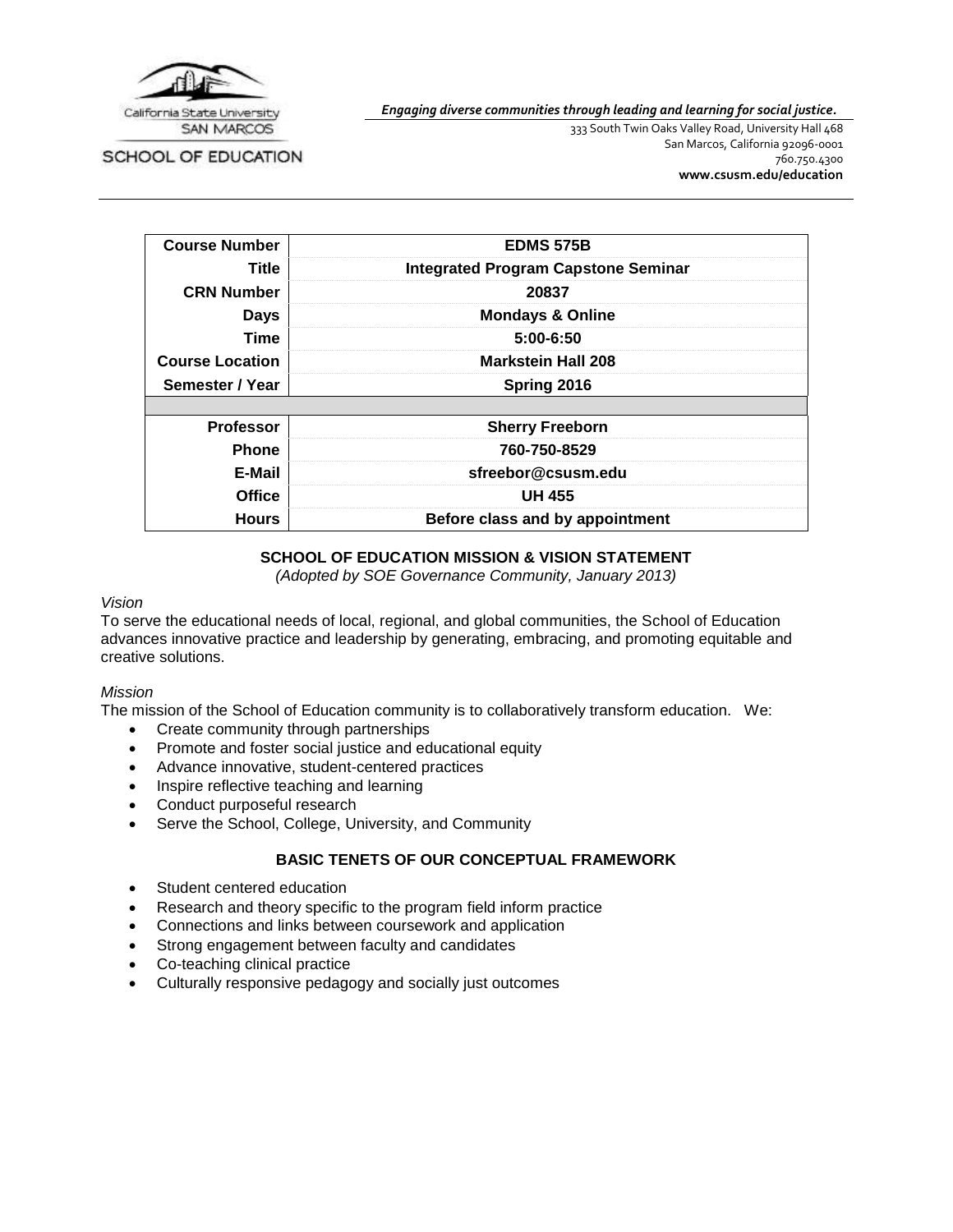# **COURSE DESCRIPTION**

Students demonstrate mastery of the integration of content and pedagogy through performance assessment. Accompanies the required student teaching during the final semester of the integrated Bachelor of Arts and Multiple Subject Credential Program. *Graded Credit/No Credit. Enrollment restricted to students in the ICP. Enrollment Requirement: Successful completion of all program coursework.*

**Freeborn**: This course provides the culminating experience for teacher candidates who are completing the Integrated Credential Program (ICP). Students will demonstrate that they have met competencies required in the Liberal Studies program with the requirements for the teaching credential (TPEs). They will receive information and seminars on completion of TPA Tasks 3 and 4. Some will receive support to take and pass the edTPA. They will receive all information to complete the credentialing process, as well as career planning support.

### **Course Prerequisites**

The prerequisite for this course is completion of all coursework for both the teaching credential and the Liberal Studies major. Concurrent enrollment in coursework for the bilingual certification and completion of the CLAD certificate is acceptable. A co-requisite for this course is enrollment in Clinical Practice I and II.

### **Course Objectives**

Teacher performance expectations (TPE) competencies requirements:

- Engaging in reflective discussions linking content mastery experiences with classroom teaching experiences.
- Written evidence and artifacts for all TPE's. The full text for the TPE's can be obtained from the School of Education Web site. University Supervisors will assess successful completion of the requirements
- Completion of TPA Tasks 3 and 4 and submitted through TaskStream for scoring by the CSUSM assessors.

#### **Credit Hour Policy Statement**

Per the University Credit Hour Policy:

 The combination of face-to-face time, out-of-class time associated with the face-to-face sessions, and independent work will total at least 45 hours per unit of credit. Students will attend five mandatory face-to-face sessions. Students will spend the remaining 35 hours preparing for and submitting CalTPA Tasks 3 and 4, and constructing a professional portfolio. The requirements are found on Cougar Courses.

# **REQUIRED TEXTS, MATERIALS AND/OR ACCOUNTS**

Current account on TaskStream.

# **COURSE LEARNING OUTCOMES**

This course will take place in a virtual environment with some face-to -face sessions in which attendance is required. The local TPE's will be completed in the time requirement for assessment. There will be face-toface sessions as well as multimedia presentations through Cougar Courses for assistance in completing TPA Tasks 3 and 4. Student Services will conduct the finishing seminar for completion of the credential requirements.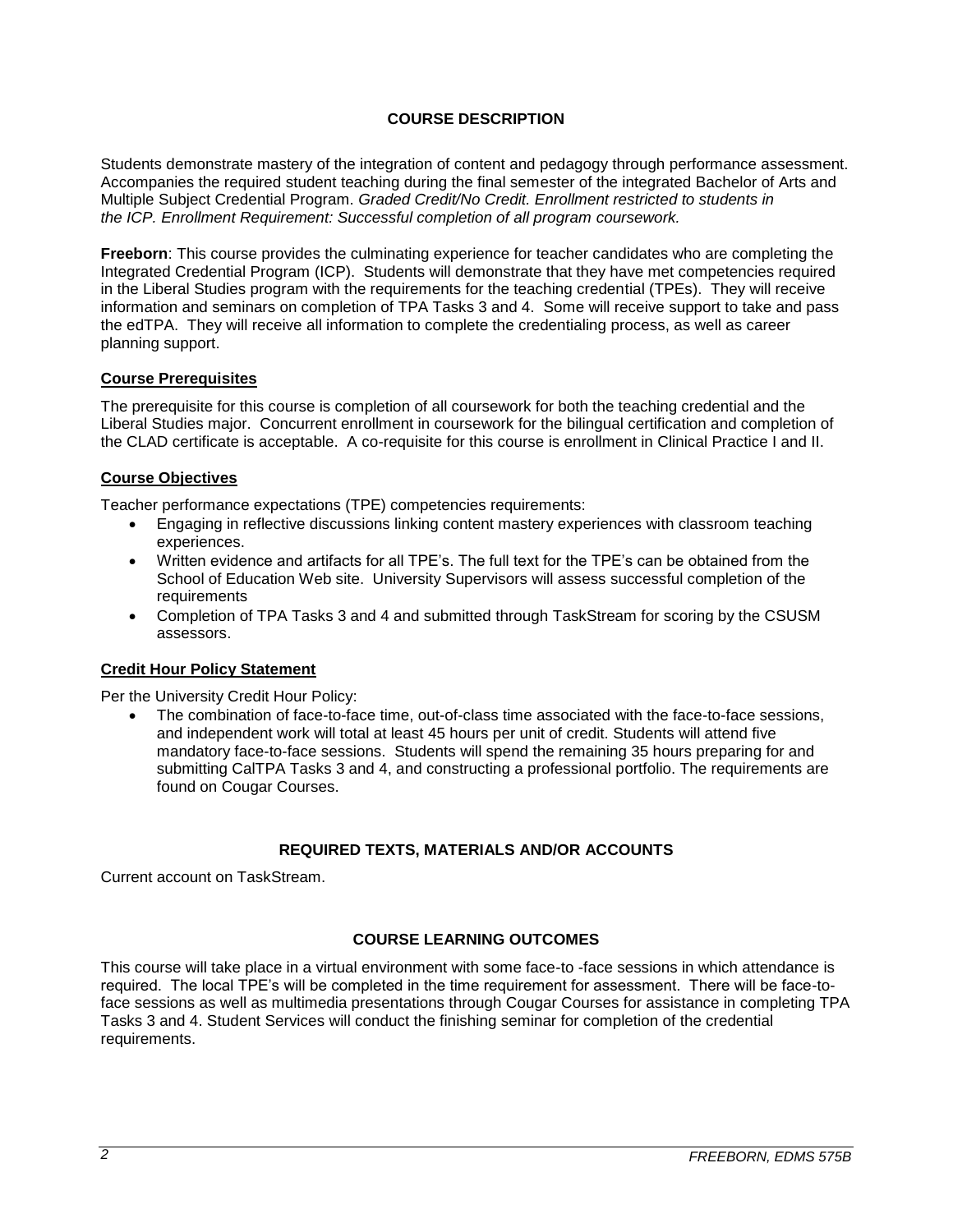# **Authorization to Teach English Learners**

This credential program has been specifically designed to prepare teachers for the diversity of languages often encountered in California public school classrooms. The authorization to teach English learners is met through the infusion of content and experiences within the credential program, as well as additional coursework. Candidates successfully completing this program receive a credential with authorization to teach English learners.

*(Approved by CCTC in SB 2042 Program Standards, August 02)*

### **GENERAL CONSIDERATIONS**

### **Assessment of Professional Dispositions**

Assessing a candidate's dispositions within a professional preparation program is recognition that teaching and working with learners of all ages requires not only specific content knowledge and pedagogical skills, but positive attitudes about multiple dimensions of the profession. The School of Education has identified six dispositions – social justice and equity, collaboration, critical thinking, professional ethics, reflective teaching and learning, and life-long learning—and developed an assessment rubric. For each dispositional element, there are three levels of performance - *unacceptable*, *initial target*, and *advanced target*. The description and rubric for the three levels of performance offer measurable behaviors and examples.

The assessment is designed to provide candidates with ongoing feedback for their growth in professional dispositions and includes a self-assessment by the candidate. The dispositions and rubric are presented, explained and assessed in one or more designated courses in each program as well as in clinical practice. Based upon assessment feedback candidates will compose a reflection that becomes part of the candidate's Teaching Performance Expectation portfolio. Candidates are expected to meet the level of *initial target* during the program.

### **School of Education Attendance Policy**

Due to the dynamic and interactive nature of courses in the School of Education, all students are expected to attend all classes and participate actively. At a minimum, students must attend more than 80% of class time, or s/he may not receive a passing grade for the course at the discretion of the instructor. Individual instructors may adopt more stringent attendance requirements. **You will be required to attend 5 mandatory class meetings.** Should the student have extenuating circumstances, s/he should contact the instructor as soon as possible. *(Adopted by the SOE Governance Community, December, 1997).*

#### **All University Writing Requirement**

**T**he Professional Portfolio will satisfy the 850-word requirement for a one unit course.

#### **Course Format**

This course will take place in a virtual environment with some face-to -ace sessions in which attendance is required. The local TPE's will be completed in the time requirement for assessment. There will be face-toface sessions as well as multimedia presentations through Cougar Courses for assistance in completing TPA Tasks 3 and 4. Student Services will conduct the finishing seminar for completion of the credential requirements.

#### **Necessary Technical Competency Required of Students**

Candidates (Course participants) are expected to demonstrate competency in the use of various forms of technology (i.e. word processing, electronic mail, Moodle, use of the Internet, and/or multimedia presentations). Contact Information for Technical Support Assistance

#### **Contact Information for Technical Support Assistance**

CSUSM Help Desk, <http://www.csusm.edu/iits/students/index.html>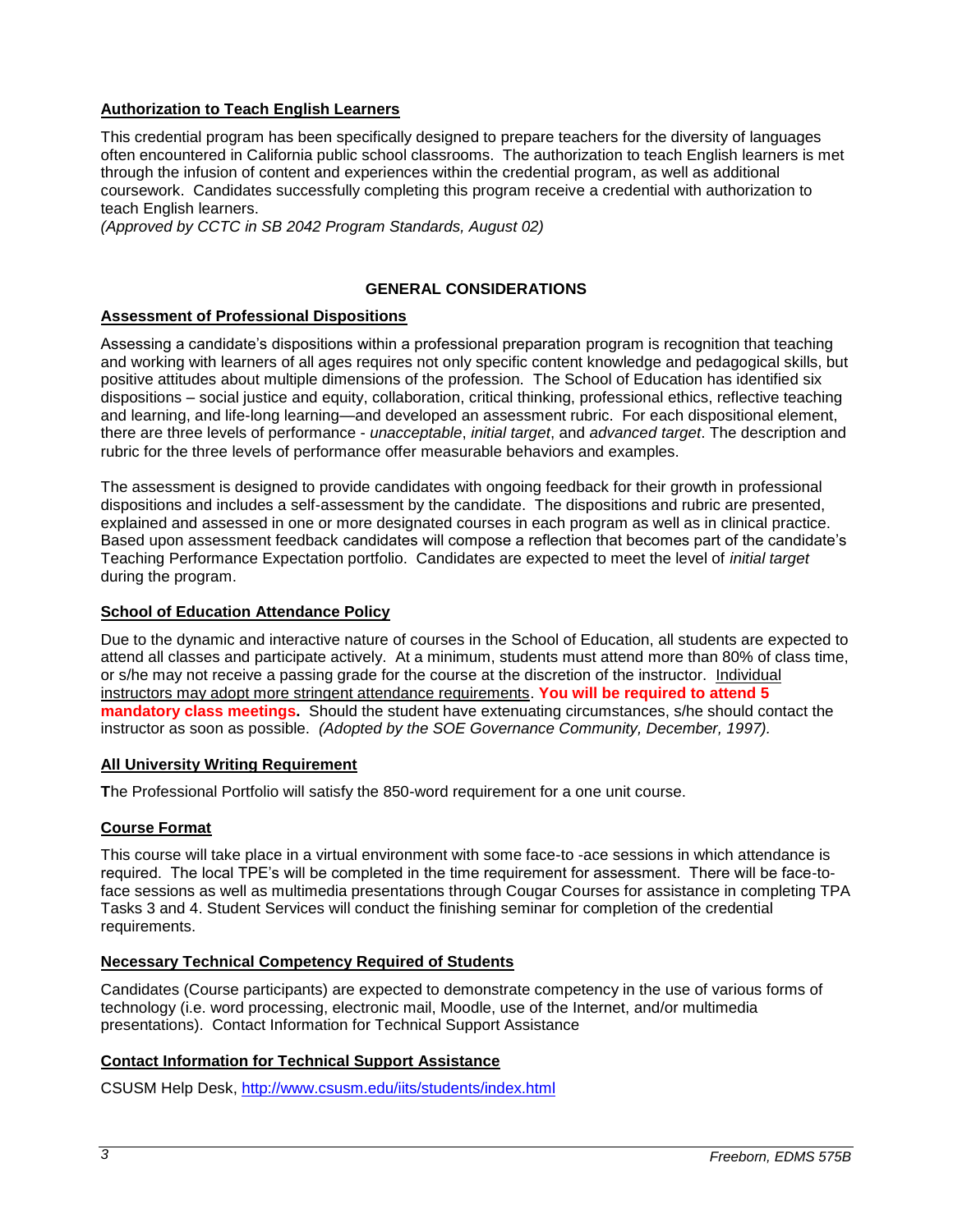### **Students with Disabilities Requiring Reasonable Accommodations**

Candidates with disabilities who require reasonable accommodations must be approved for services by providing appropriate and recent documentation to the Office of Disable Student Services (DSS). This office is located in Craven Hall 4300, and can be contacted by phone at (760) 750-4905, or TTY (760) 750-4909. Candidates authorized by DSS to receive reasonable accommodations should meet with their instructor during office hours or, in order to ensure confidentiality, in a more private setting.

### **Grading Standards**

- Successful completion of competency in the Teaching Performance Expectations.
- Completion of Professional Employment Portfolio
- Completion of all ICP, CSUSM, and CSU exit surveys
- Participation in discussion directly related to TPA Task 3 and 4.
- Attendance

# **CSUSM Academic Honesty Policy**

Students will be expected to adhere to standards of academic honesty and integrity, as outlined in the Student Academic Honesty Policy. All assignments must be original work, clear and error-free. All ideas/material that are borrowed from other sources must have appropriate references to the original sources. Any quoted material should give credit to the source and be punctuated accordingly.

Academic Honesty and Integrity: Students are responsible for honest completion and representation of their work. Your course catalog details the ethical standards and penalties for infractions. There will be zero tolerance for infractions. If you believe there has been an infraction by someone in the class, please bring it to the instructor's attention. The instructor reserves the right to discipline any student for academic dishonesty, in accordance with the general rules and regulations of the university. Disciplinary action may include the lowering of grades and/or the assignment of a failing grade for an exam, assignment, or the class as a whole.

Incidents of Academic Dishonesty will be reported to the Dean of Students. Sanctions at the University level may include suspension or expulsion from the University.

Refer to the full Academic Honesty Policy at: [http://www.csusm.edu/policies/active/documents/Academic\\_Honesty\\_Policy.html](http://www.csusm.edu/policies/active/documents/Academic_Honesty_Policy.html)

#### **Plagiarism**

As an educator, it is expected that each candidate (course participant) will do his/her own work, and contribute equally to group projects and processes. Plagiarism or cheating is unacceptable under any circumstances. If you are in doubt about whether your work is paraphrased or plagiarized see the Plagiarism Prevention for Students website [http://library.csusm.edu/plagiarism/index.html.](http://library.csusm.edu/plagiarism/index.html) If there are questions about academic honesty, please consult the University catalog.

# **Use of Technology**

Candidates are expected to demonstrate competency in the use of various forms of technology (i.e. word processing, electronic mail, Moodle, use of the Internet, and/or multimedia presentations). Specific requirements for course assignments with regard to technology are at the discretion of the instructor. Keep a digital copy of all assignments for use in your teaching portfolio. All assignments will be submitted online, and some will be submitted in hard copy as well. Details will be given in class.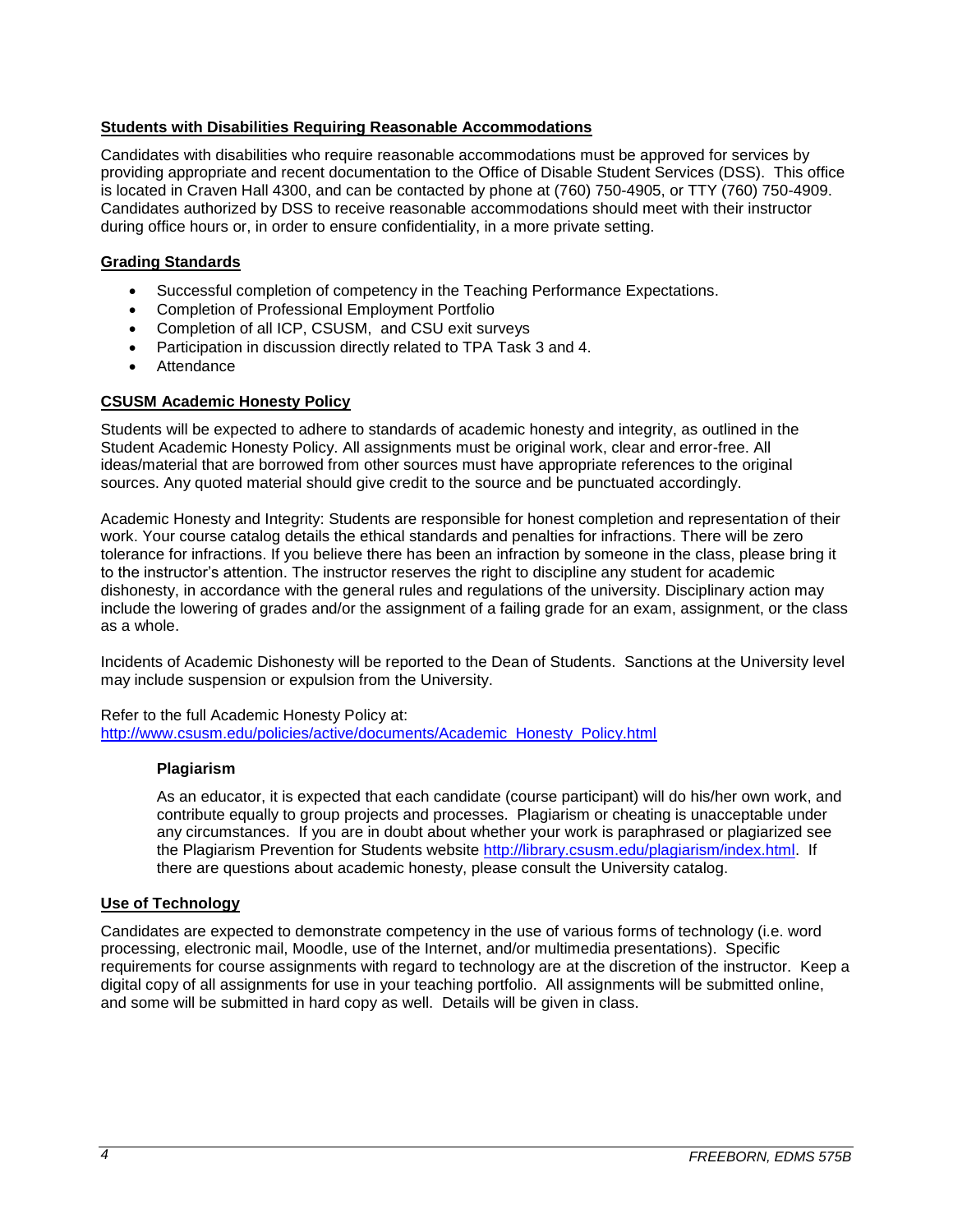# **Electronic Communication Protocol**

Electronic correspondence is a part of your professional interactions. If you need to contact the instructor, email is often the easiest way to do so. It is my intention to respond to all received e-mails in a timely manner. Please be reminded that e-mail and on-line discussions are a very specific form of communication, with their own nuances and etiquette. For instance, electronic messages sent in all upper case (or lower case) letters, major typos, or slang, often communicate more than the sender originally intended. With that said, please be mindful of all e-mail and on-line discussion messages you send to your colleagues, to faculty members in the School of Education, or to persons within the greater educational community. All electronic messages should be crafted with professionalism and care.

Things to consider:

- Would I say in person what this electronic message specifically says?
- How could this message be misconstrued?
- Does this message represent my highest self?
- Am I sending this electronic message to avoid a face-to-face conversation?

In addition, if there is ever a concern with an electronic message sent to you, please talk with the author in person in order to correct any confusion.

# **COURSE REQUIREMENTS AND GRADED COURSE COMPONENTS**

Students are in Clinical Practice I and II this semester. They must prepare for and submit TPA Tasks 3 and 4, prepare a Professional Portfolio, meet the Teacher Performance Expectations, and attend mandatory sessions in order to receive credit for this course. A missed class must be made up with a meeting with the instructor. One session is a portfolio workshop during which students' portfolios have a formative assessment. The portfolio will have a summative assessment and must be complete for the student to pass the class. There will be no final exam.

### **Final Exam Statement**

No final exam.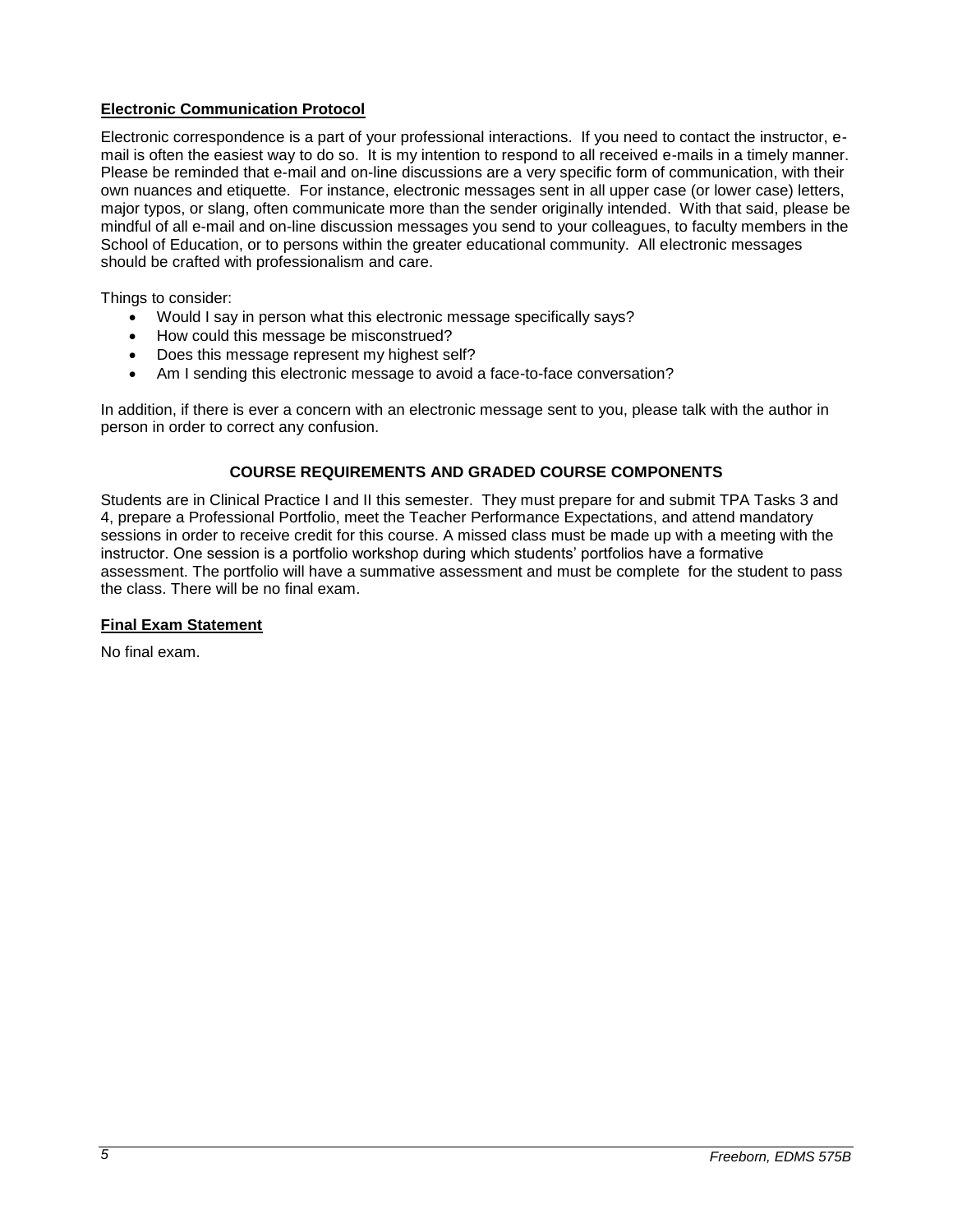### **SCHEDULE**

# **DATES REQUIRED TO ATTEND AND SUBMIT**

| <b>DATES</b> | <b>CLASS DESCRIPTION</b>                                                               | <b>TYPE OF CLASS</b> |
|--------------|----------------------------------------------------------------------------------------|----------------------|
| 1/25         | <b>Class meeting for general information</b>                                           | Face-to-Face         |
| 2/1          | Multimedia site Cougar Courses for Task 3                                              | Independent          |
| 2/8          | Prepare for Task 3; begin assembling items for portfolio                               | Independent          |
| 2/15         | Prepare for Task 3                                                                     | Independent          |
| 2/22         | Career Center Presentation, Dr. Diana Sanchez; enroll in Task 3 by<br>today            | <b>Face-to-Face</b>  |
| 2/29         | Prepare for Task 3; enroll in Task 4 by March 4                                        | Independent          |
| 3/7          | Task 3 scores released April 8, prepare portfolio                                      | Independent          |
| 3/14         | <b>Student Services Presentation; Credentialing Process, Beverly</b><br><b>Mahdavi</b> | Face-to-Face         |
| 3/21         | Task 3 due today, 11:59 P.M.                                                           | Independent          |
| 3/28         | Task 4 Permission Slips due April 11                                                   | Independent          |
| 4/14         | Task 3 scores released April 8                                                         |                      |
| 4/11         | Portfolio Workshop, bring all materials for review                                     | Face-to-Face         |
| 4/18         | Task 4 due today, 11:59 P.M. Task 4 scores released May 13                             | Independent          |
| 4/25         | <b>Complete Professional Portfolio</b>                                                 | Independent          |
| 5/2          | <b>Exit Surveys, Final Portfolio Check</b>                                             | Face-to-Face         |

**\*All Face-to-Face courses are in bold; attendance is required.**

**MAKE SURE YOU CHECK THE TPA CALENDAR ON THE SOE WEB SITE SO YOU DO NOT MISS SUBMITTING TASKS 3 AND 4**